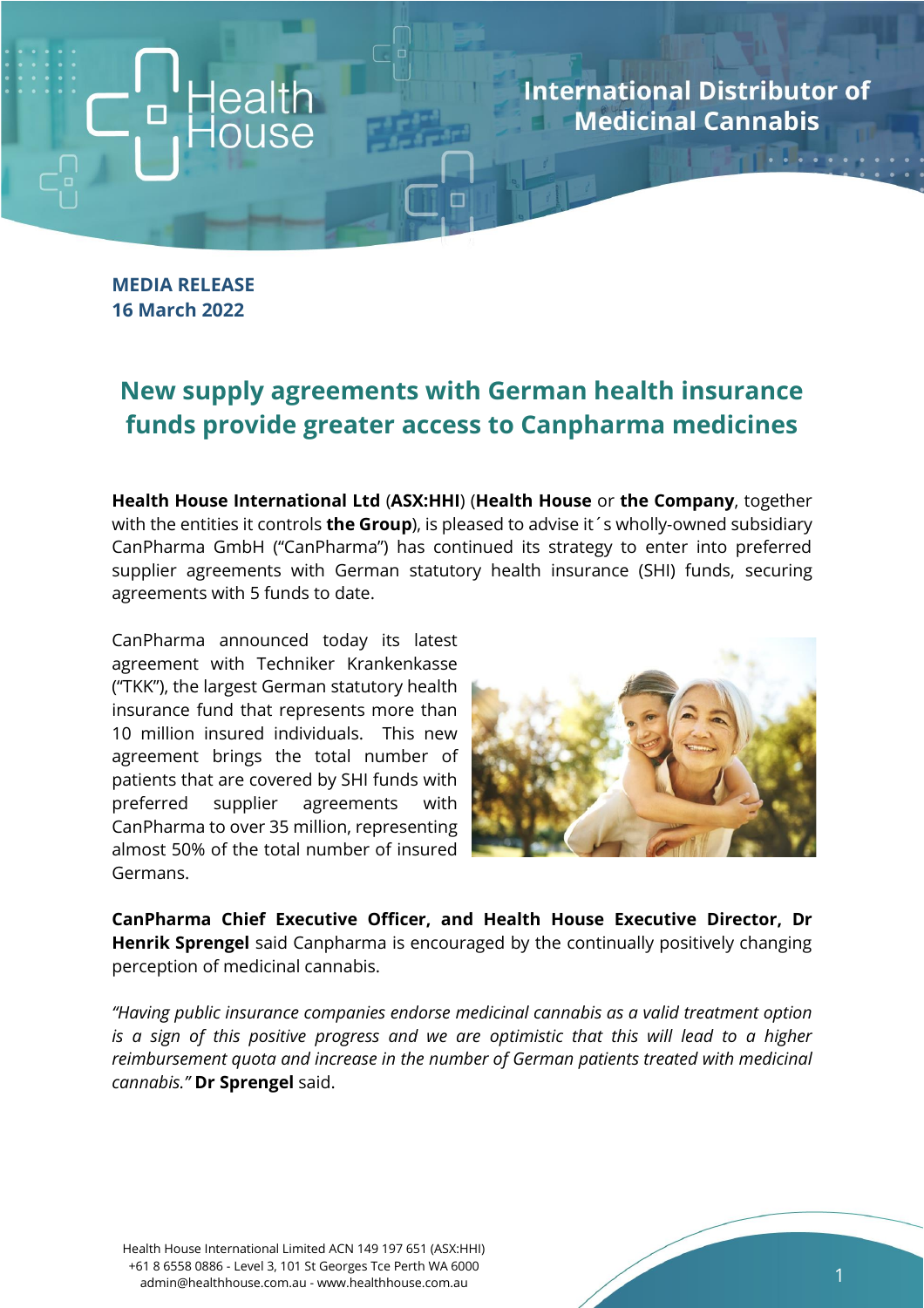CanPharma is one of the few German cannabis companies eligible for the schemes due to its GMP manufacturing licence. Under the agreements, CanPharma will be a preferred supplier to the funds for a selection of its CanPharma branded flowers and extracts.

When doctors prescribe medicinal cannabis products for new patients that are insured with one of the affiliated insurance funds, the doctors are required to choose a product from a shortlist if the patients are to be reimbursed.

"*We are delighted to see that CanPharma is showing its leadership on relationships with insurers, key stakeholders in the German market. We see this as cementing our position for the future where medicinal cannabis becomes mainstream and insurers give it more focus. The requirement for GMP manufacturing licence gives us an advantage compared to most players"* said **Health House Chief Executive Officer, David Attwood.**

In Germany public Healthcare is provided through a Statutory Health Insurance (SHI), such as the TKK, that cover 90% of the population, with the remainder being covered by private health insurance companies.

CanPharma now has agreements with the following companies and funds:

- GWQ Service Plus AG, a company that represents 47 German statutory health insurance funds covering approximately 8 million individuals, commenced January 2022;
- IKK Classic, a German SHI fund covering more than 3 million individuals, commenced February 2022;
- Kaufmänische Krankenkasse, a German SHI fund covering 1.6 million individuals, commenced February 2022;
- SPECTRUM K Service Plus AG, a company that represents 22 German public health insurance funds that cover around 10 million individuals, commenced February 2022; and
- Techniker Krankenkasse, a German SHI fund that represents more than 10 million insured individuals commencing April 2022.

Please refer to [ASX Announcement 16 March](https://wcsecure.weblink.com.au/pdf/HHI/02499500.pdf) for further details.